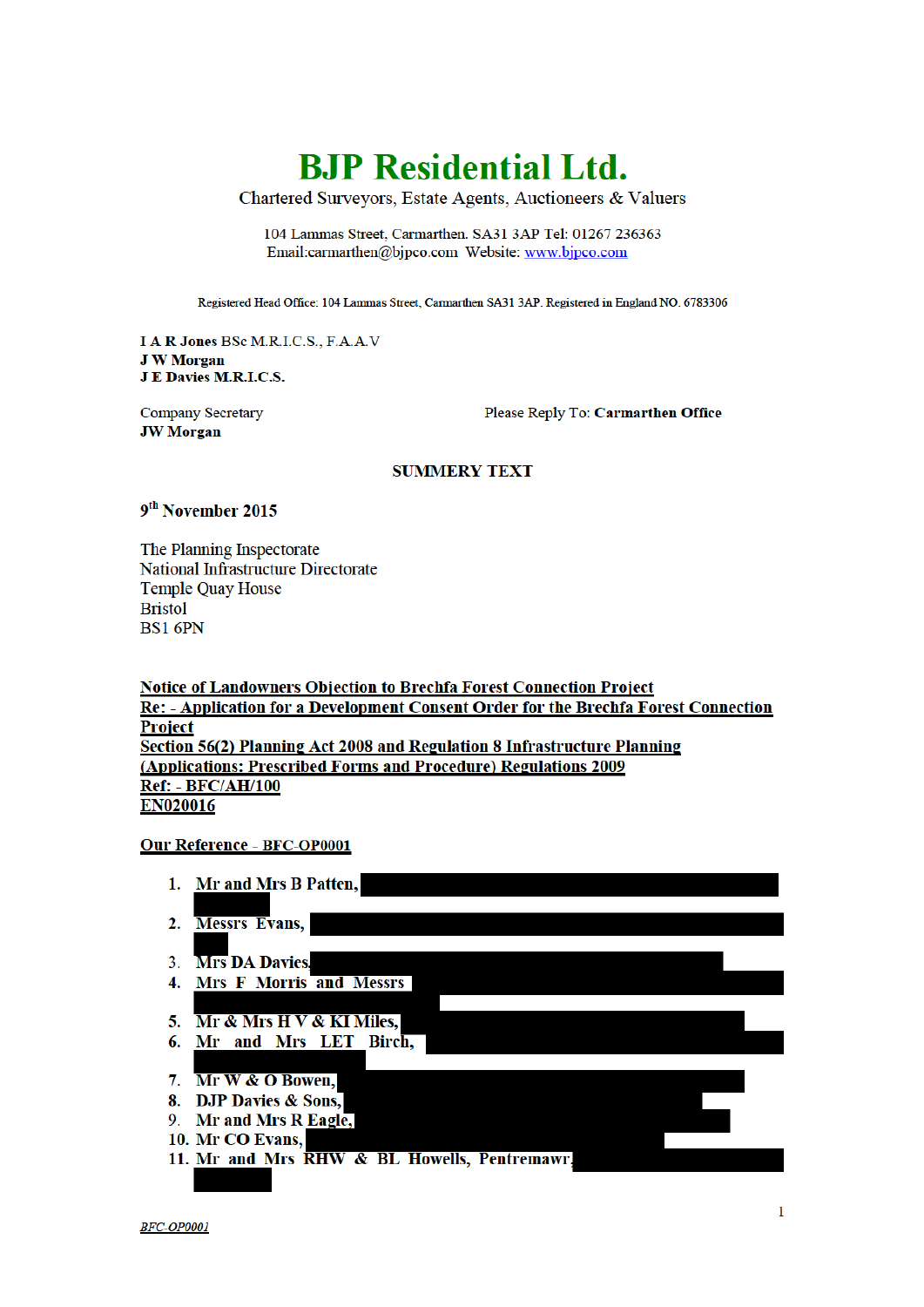

### A. Clients Concerns & Obiections

- The majority of BJP landowner clients affected by the proposals referenced above have confirmed their continuing objection to the scheme in respect to the current proposals
- The majority of BJP landowner clients have confirmed that they have no objection to the line being installed underground but the majority of BJP landowner clients have a continuing and ongoing objection to the line being constructed over ground in accordance to the outlined proposals.
- The majority of BJP landowner clients have confirmed their properties sit in close proximity to the preferred route and have confirmed that their properties will be subject to depreciation in Market Value on the basis of a before and after assessment of the property's Market Value, subject to the construction of the 132KW overhead transmission line in respect to the Brechfa Wind Farm Development.
- A number of BJP clients have requested route amendment. This has generally been ignored by WPD with little or no consultation. Many landowners have received no or little feedback from WPD regarding alternative routing.
- Some BJP clients have been subject to modified apparatus on their land without  $\bullet$ appropriate consultation.
- All BJP clients are very concerned there has been no negotiation between BJP and WPD in respect to compensation payments including claims for injurious affection in respect to the scheme in its current guise.
- BJP are concerned that land owners interests are being disenfranchised.
- WPD have been very selective about meeting times refusing to come to landowners meetings organised on two separate dates, refusing to meet after 7.00pm most week evenings and seemingly not wishing to conduct meetings on Friday afternoons after 2.00pm. The majority of BJP clients have day time jobs and cannot take time off work and would prefer weekend or evening meetings.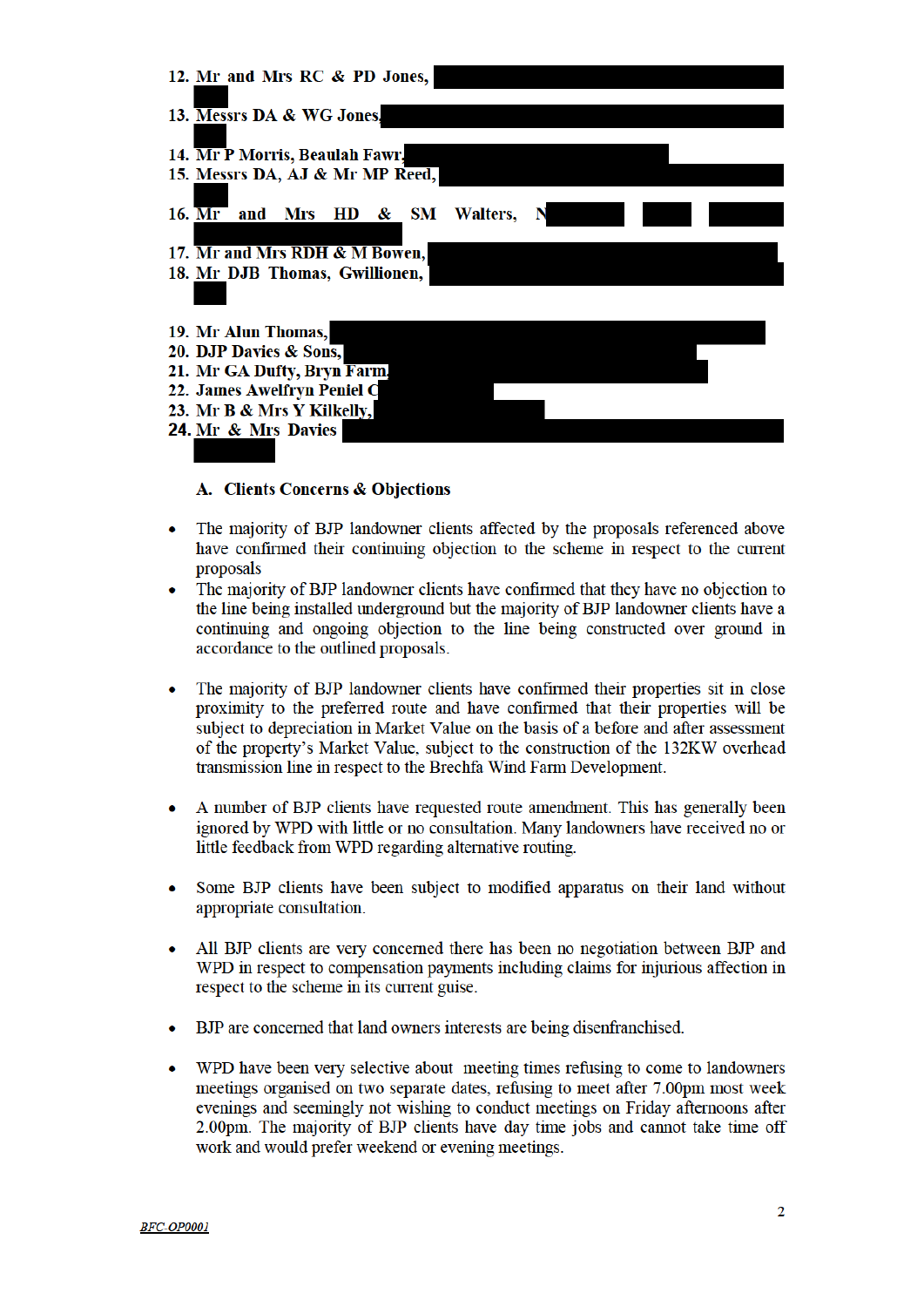- WPD have not stated whether they will pay landowners for their time based on reasonable disturbance.
- WPD have failed to pay landowners affected by the scheme compensation in respect to their own literature in respect to 'surreys' to include topographical and ecological surveys. There has never been an explanation in respect what is meant by 'walkovers' which has caused confusion and the majority of literature in respect to access requirements state that they are required for topographical or ecological surveys.
- WPD have not stated whether they will pay landowners for their time based on reasonable disturbance and WPD are not prepared to meet in the evening when most people finish work.
- Landowners have confirmed that there have been many instances when surveying appointments have been made and the surveyors employed by WPD have failed to show up with no explanation or apology given and in only one case has an ex gratia payment been made to compensate the landowner.

### **B. BJP Concerns & Objections**

- The overhead line as planned by WPD will have significant injurious affection on our clients retained property. WPD have failed to negotiate with BJP in respect to land interest acquisition and the procedure adopted by WPD is not commensurate with guidance statements issued by DECC. The process recommended by the DECC has not been reflected in the compensation schedule proposed by WPD. In most cases the use of compulsory powers to install a new electric line requires the acquiring authority/electricity companies to try to negotiate a voluntary wayleave or an easement with landowners and/or occupiers of land before invoking more formal processes. This has not occurred and WPD have not abided to the guidance as proposed in their own documentation.
- In addition, by procedurally failing to agree times and dates for negotiations and by only agreeing to the payment of professional fees on a conditional basis, when signature of Deeds of Easement / Grant are attained that disallows objective professional representation, we again respectfully opinion that Western Power Distribution and its representatives are acting ultra vires, are Wednesbury unreasonable and in not allowing landowners to have the right to be heard in a negotiation prior to the commencement of compulsion proceedings in breach of natural justice.
- Freedom Group state that their surveyors have experience negotiating injurious affection claims on behalf of their electricity distribution (DNO) clients, including existing apparatus and as part of the overall compensation package for NSIP schemes but there has been no negotiation between Freedom acting on behalf of WPD and BJP in respect to injurious affection claims.
- BJP have dealt with three Wayleave Officers but we have no knowledge of their professional qualifications or experience in dealing with land compensation and valuation matters under CPO procedure. Can the Inspector confirm the qualifications of the individuals employed by WPD and their experiences in dealing with land compensation including injurious affection matters?
- WPD have refused to discuss payments for injurious affection. The HoTs we have managed to obtain from a third party landowner not represented by BJP on Monday evening the 2<sup>nd</sup> November 2015 makes reference to Incentive/Easement payments but there is no reference in the documentation to injurious affection. What is the reason why reference to injurious affection has intentionally been excluded from the HoTs? We believe that any reference to injurious affection should be included in the HoTs.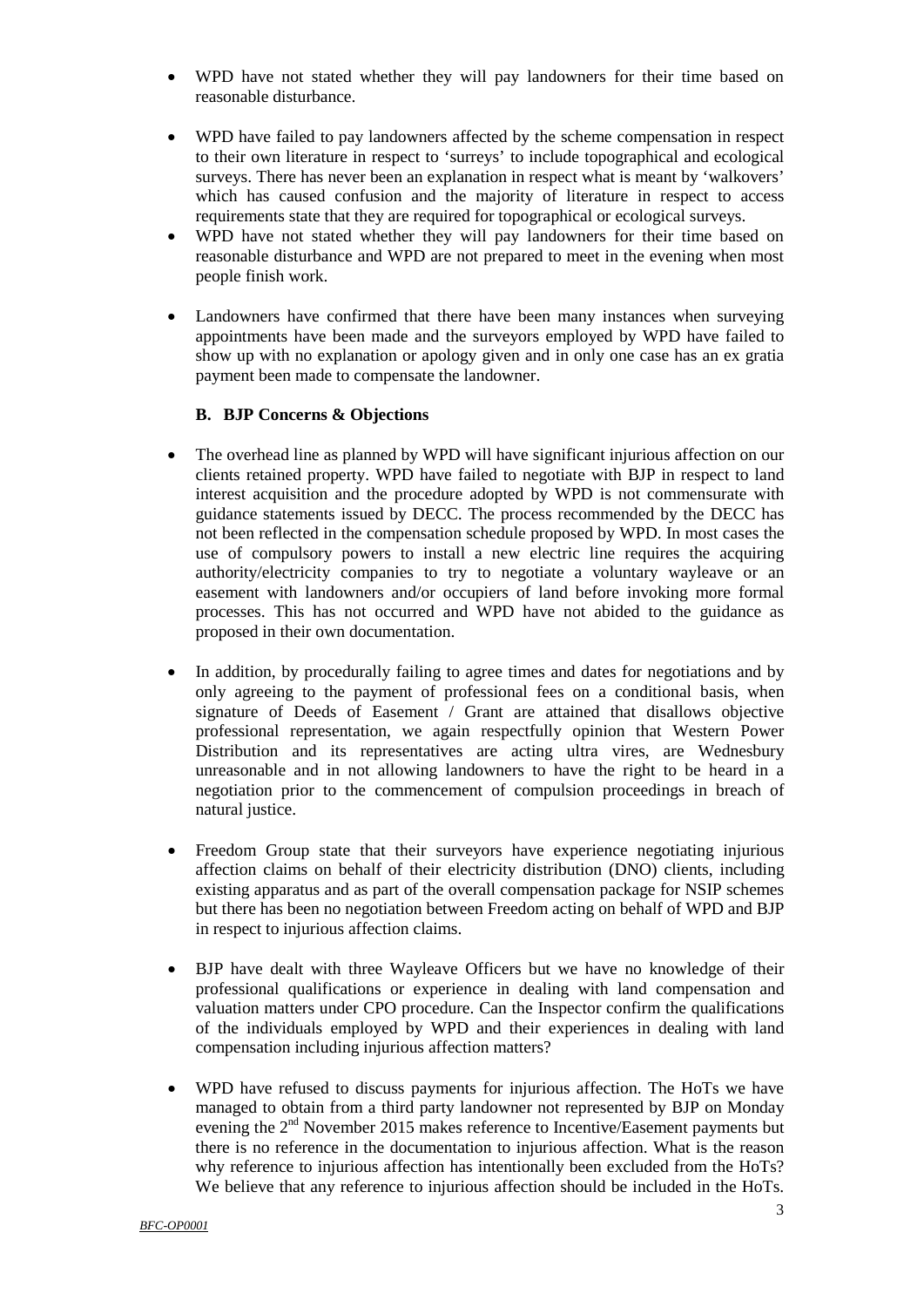We believe if a Landowner signs the *Key Terms Sheet - Overhead Electricity Line Agreement for Grant and Easement* that there property interests may be disenfranchised.

- WPD have failed to explain the process of injurious affection to landowners. In WPD literature *Payment Instalments* WPD state *'Balance of the payment on completion of the Easement and at the same time any additional payment for any injurious affection that has already been assessed and agreed'.* The HoTs do not follow the same procedure that WPD have stated they would adhere to in their *Guide to payments for landowners.*
- BJP were only aware of the HoTs and *Key Terms Sheet - Overhead Electricity Line Agreement for Grant and Easement* late on Monday evening the  $2<sup>nd</sup>$  November 2015 and we were only fortunate to see these by kindly being shown the documentation from a third party landowner not represented by BJP . The HoTs make reference to Incentive/Easement payments but there is no reference in the signed HoTs to injurious affection which have been annexed to a separate document. What is the reason why reference to injurious affection has intentionally been excluded from the HoTs? We believe that any reference to injurious affection should be included in the HoTs. We believe if a Landowner signs the HoT's that there property interests may be disenfranchised.
- WPD have failed to explain the process of injurious affection to landowners. In WPD literature *Payment Instalments* WPD state *'Balance of the payment on completion of the Easement and at the same time any additional payment for any injurious affection that has already been assessed and agreed'.* The HoTs do not follow the same procedure that WPD have stated they would adhere to in their *Guide to payments for landowners.*
- WPD have failed to explain the payment schedule in the event that no agreement has been reached between the Landowner and WPD the Acquiring Authority? Landowners represented by BJP have requested an explanation from WPD what is the situation in the event that landowners do not sign grant and easement within the prescribed time scales [not yet known or explained by WPD] and whether all payments for apparatus will be withdrawn thus effectively forcing the Landowners to apply to Lands Tribunal?
- WPD have not provided any time guidelines in respect to the prescribed time scales for the Agreement for Grant and Easement.
- WPD have provided BJP with unrealistic and unworkable timescales to organise 24 landowner meetings. Please note the trail of correspondence attached Appendix A. WPD will try to suggest that BJP and their clients have been unreasonable or obstructive but this is not the case and we have already asked that landowners and BJP be paid for their reasonable time to meet to discuss the HoTs The first request to organise meetings within a week with no understanding what the meeting were about was unreasonable. We attempted to accommodate the schedule proposed by WPD the second time around but did not fully understand what the meetings were about as we were not given a copy of a generic HoTs before the meetings and our suggested times and in the evening did not accord to the sensitives of WPD representatives.
- BJP proposed meeting to take place at weekends running forward from mid-September subject to client agreement or evening appointments starting from 7.00PM onwards or in the alternative BJP provided the second week of November to block book the whole week for WPD to arrange landowner meetings. WPD have not responded.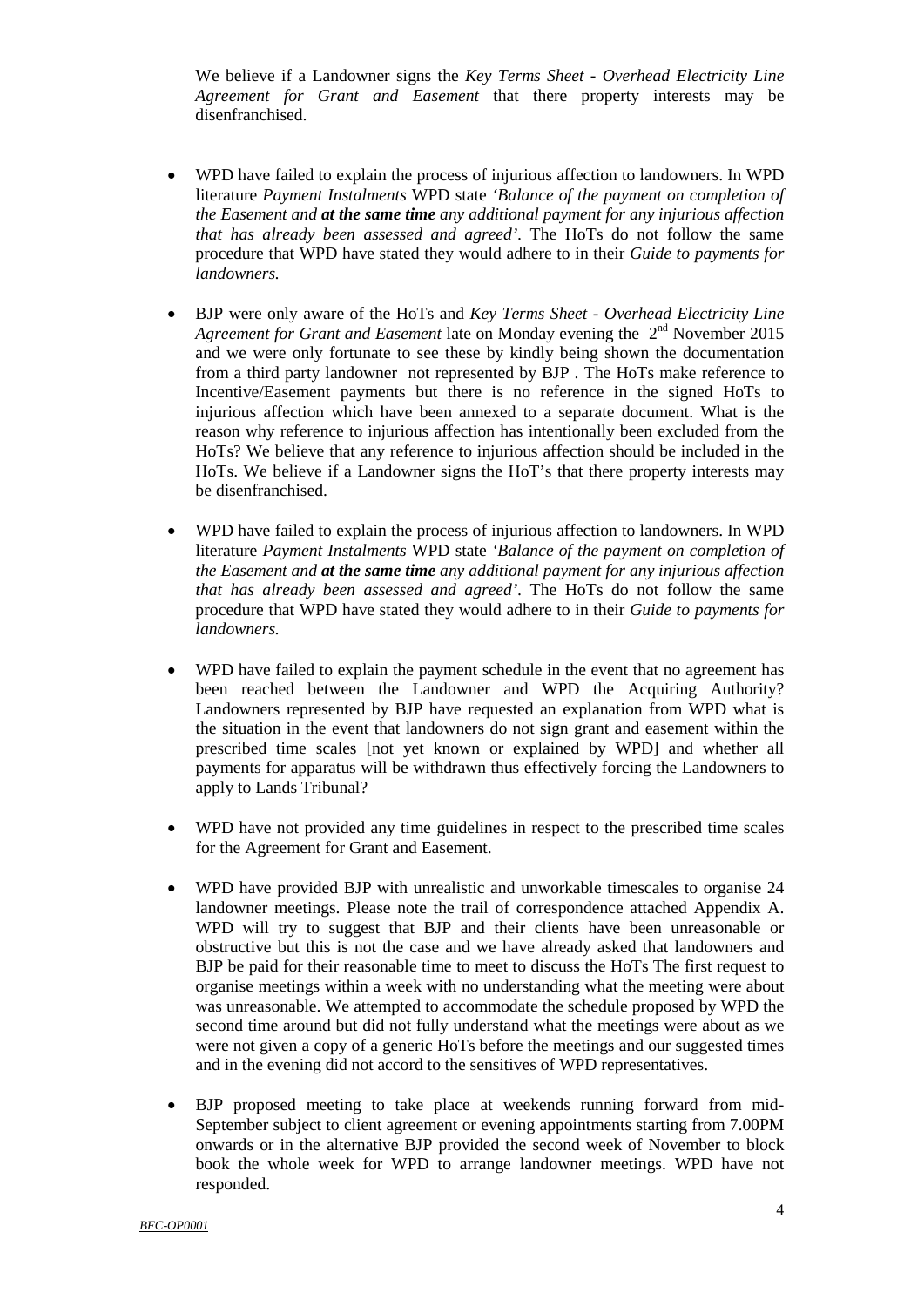- BJP invited WPD to a landowners meeting on the  $2<sup>nd</sup>$  November at Carmarthen Livestock Centre to discuss generic terms in respect to the proposed development. WPD declined the invitation.
- BJP were only provided with an electronic copy of the HoTs and *Key Terms Sheet - Overhead Electricity Line Agreement for Grant and Easement* late on the 6<sup>th</sup> November 2015 at 16:11 after repeated attempts to have generic copy of the HoTs and *Key Terms Sheet - Overhead Electricity Line Agreement for Grant and Easement* on numerous occasions at least before landowner meetings so that legal advice could be obtained before landowner meetings.
- BJP would confirm that the unacceptable late delivery of the HoTs and *Key Terms Sheet - Overhead Electricity Line Agreement for Grant and Easement* has left his clients disenfranchised
- In a meeting held at St Peters Hall in Carmarthen on the  $29<sup>th</sup>$  July solicitors acting for WPD threatened BJP that unless Early entry agreements were conclude to the satisfaction of WPD all payments would be withdrawn and that WPD would not be considering claims for injurious affection as wooden poles would not attract payments for injurious affection. We disagreed and a request was made for a generic copy of the HoTs which we eventually received on the  $6<sup>th</sup>$  November 2015 at 16:11 leaving it too late for us to consider the HoTs and *Key Terms Sheet - Overhead Electricity Line Agreement for Grant and Easement* and relaying our thoughts before the deadline imposed on landowners by the procedure.
- BJP on behalf of their clients have requested an explanation whether any payment or all payments suggested by WPD in their schedule of payments will be withdrawn in the event landowners refuse early entry following the meeting at St Peters Hall in Carmarthen. No explanation has been forthcoming from WPD. My understanding of the procedure to be adopted by WPD unless clarified by WPD is that if landowners refuse early entry, all payments proposed by WPD will be withdrawn and landowners will need to apply to Lands Tribunal for any form of compensation? It is important that WPD clears up its literature on compensation procedure regarding landowner's losses.
- BJP and their clients would appreciate an explanation in respect to the procedure WPD will adopt in respect to injurious affection in accordance to the contradictory literature issued by WPD as fully explained above.
- WPD have still not stated whether they are prepared to pay BJP unconditional fees for meeting landowners to discuss HoTs and Key Terms Sheet - Overhead Electricity Line Agreement for Grant and Easement as requested by WPD.

## **A. Conclusions**

The proposed scheme causes significant diminution in Market value to the properties and landowners referred to above.

There has been no discussion between the parties to discuss landowners overall losses including injurious affection and/or land reinstatement and disturbance payments in accordance to the advice from DECC.

The current situation with BJP having no meaningful dialogue with WPD has caused BJP clients to be seriously disenfranchisement. BJP received a generic copy of the HoTs and *Key Terms Sheet - Overhead Electricity Line Agreement for Grant and Easement* late on the 6<sup>th</sup>